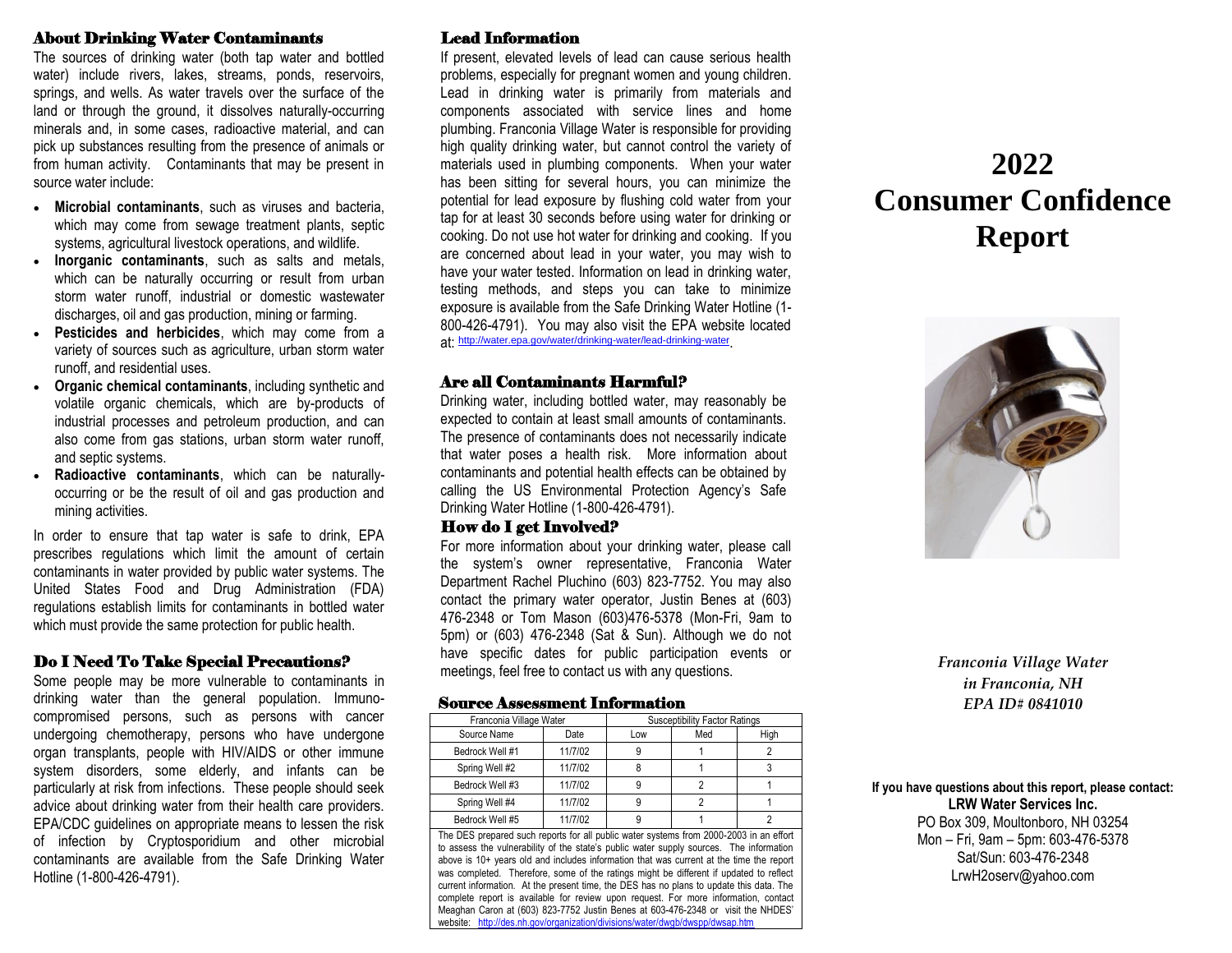# What is a Consumer Confidence Report?

The consumer confidence Report (CCR) details the quality of your drinking water, where it comes from, and where you can get more information. This annual report documents only detected primary and secondary drinking water parameters, and compares them to their respective standards known as Maximum Contaminant Levels (MCLs). The enclosed sampling results are from the most recent monitoring done in compliance with state/federal regulations through 2021. Results prior to 2021 will include the date the sample was taken. The State of New Hampshire allows water systems to monitor for some contaminants less than once per year because the concentrations of these contaminants do not change frequently. Thus some of the data present, though representative, may be more than one year old. Lab results may be viewed on the NHDES website located at: <http://www2.des.state.nh.us/DESOnestop/BasicSearch.aspx>. Enter the EPA ID listed on the front cover of this report, click Enter, and then click on the "Public Water System" link to get started.

# Where Does My Water Come From?

Franconia Village Water owns 3 active bedrock wells (BRW) and 2 active spring wells, all of which are within a 300 foot radius of the pump house. The Howe BRW yields 30 gallons per minute (gpm), the Magowan BRW yields 70 gpm, and the Gale BRW yields 50 gpm. These wells along with the spring wells supply a new reservoir which holds approximately 300,000 gallons.

#### Definitions:

1. **MCLG** (Maximum Contaminant Level Goal): The level of a contaminant in drinking water below which there is no known or expected risk to health. (This allows for a margin of safety.)

**MCL** (Maximum Contaminant Level): The highest level of a contaminant that is allowed in drinking water. They are set as close to the MCLGs as feasible using the best available treatment technology.

**AL** (Action Level): The concentration of a contaminant which, when exceeded, triggers treatment or other requirements which a water system must follow.

### Abbreviations:

**ppm**: parts per million **ppb**: parts per billion ( $\mu$ g/L) **pCi/L**: pico curies per liter **µg/L**: micrograms per liter **ND**: not detectable at testing limits **N/A**: Not Applicable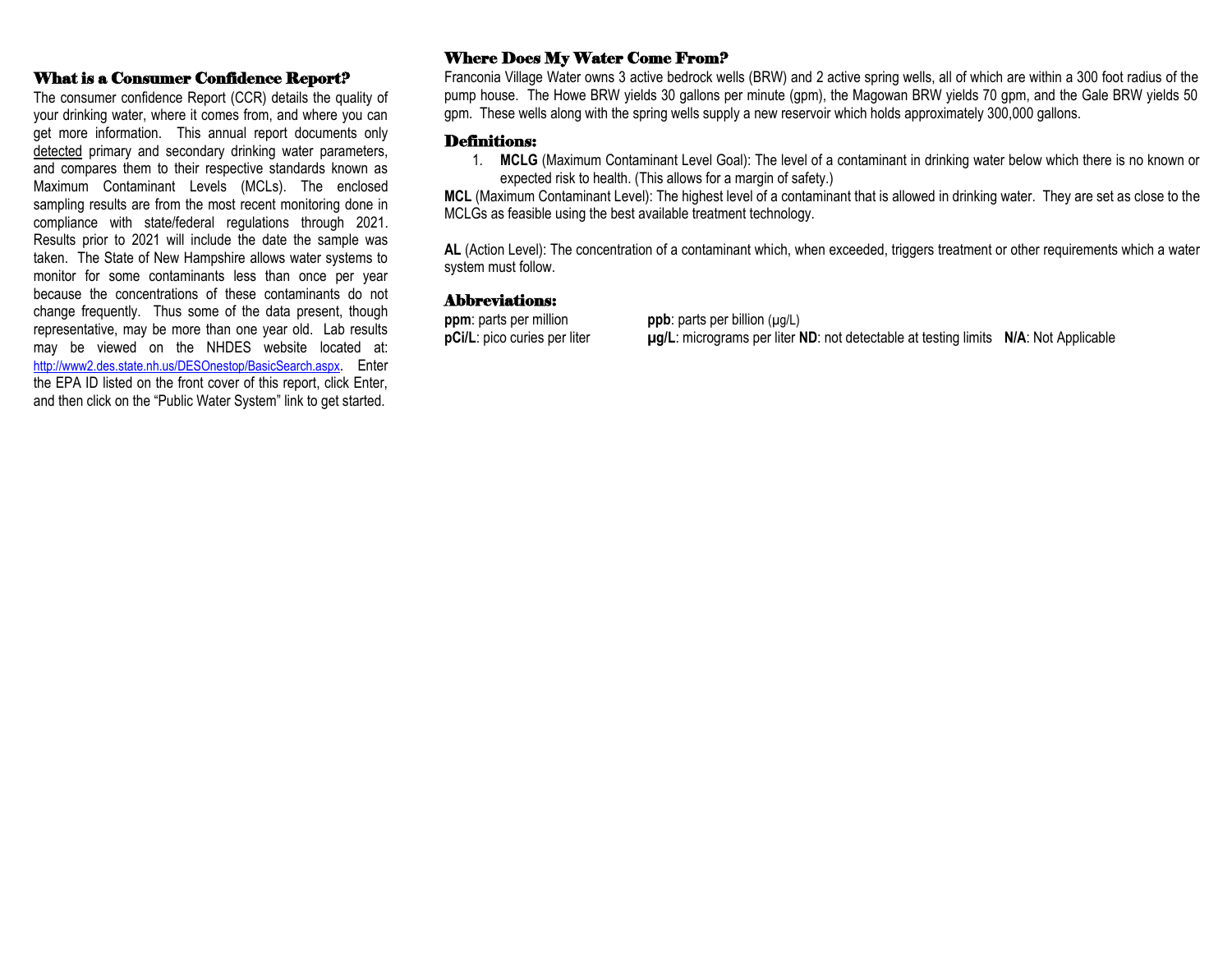# **DETECTED WATER QUALITY RESULTS**

| <b>Contaminant (Units)</b>            | <b>Level Detected</b>                                                                                                                                | <b>MCL</b> | <b>MCLG</b>    | Violation<br>Yes/No |  | <b>Likely Source of Contamination</b>                                                                                              | Health Effects (Env-DW 811.21)                                                                                                                                                                                                                                                                                                                                                                                                                                                                                                                                                                                                                                                                                                                               |  |
|---------------------------------------|------------------------------------------------------------------------------------------------------------------------------------------------------|------------|----------------|---------------------|--|------------------------------------------------------------------------------------------------------------------------------------|--------------------------------------------------------------------------------------------------------------------------------------------------------------------------------------------------------------------------------------------------------------------------------------------------------------------------------------------------------------------------------------------------------------------------------------------------------------------------------------------------------------------------------------------------------------------------------------------------------------------------------------------------------------------------------------------------------------------------------------------------------------|--|
| <b>Radiological Contaminants</b>      |                                                                                                                                                      |            |                |                     |  |                                                                                                                                    |                                                                                                                                                                                                                                                                                                                                                                                                                                                                                                                                                                                                                                                                                                                                                              |  |
| Combined<br>Radium 226+228<br>(pCi/L) | 4.4<br>10/16/2019                                                                                                                                    | 5          | 0              | <b>NO</b>           |  | Erosion of natural deposits                                                                                                        | Some people who drink water containing radium 226 or 228 in excess of the MCL over<br>many years may have an increased risk of getting cancer.                                                                                                                                                                                                                                                                                                                                                                                                                                                                                                                                                                                                               |  |
| Compliance Goss Alpha<br>(pCi/L)      | 4.5<br>10/16/2019                                                                                                                                    | 15         | 0              | <b>NO</b>           |  | Erosion of natural deposits                                                                                                        | Certain minerals are radioactive and may emit a form of radiation know as alpha<br>radiation. Some people who drink water containing alpha emitters in excess of the<br>MCL over many years may have an increased risk of getting cancer.                                                                                                                                                                                                                                                                                                                                                                                                                                                                                                                    |  |
| Uranium<br>$(\mu g/L)$                | 0.11<br>10/16/2019                                                                                                                                   | 30         | 0              | <b>NO</b>           |  | Erosion of natural deposits                                                                                                        | Some people who drink water containing uranium in excess of the MCL over many<br>years may have an increased risk of getting cancer and kidney toxicity.                                                                                                                                                                                                                                                                                                                                                                                                                                                                                                                                                                                                     |  |
| <b>Inorganic Contaminants</b>         |                                                                                                                                                      |            |                |                     |  |                                                                                                                                    |                                                                                                                                                                                                                                                                                                                                                                                                                                                                                                                                                                                                                                                                                                                                                              |  |
| Barium<br>(ppm)                       | 0.016<br>08/20/2019                                                                                                                                  | 2          | $\overline{2}$ | <b>NO</b>           |  | Discharge of drilling wastes; discharge<br>from metal refineries; erosion of natural<br>deposits                                   | Some people who drink water containing barium in excess of the MCL over many<br>years could experience an increase in their blood pressure.                                                                                                                                                                                                                                                                                                                                                                                                                                                                                                                                                                                                                  |  |
| Chlorine<br>(ppm)                     | Range: $0.4 - 1$<br>Average: 0.67<br>2020                                                                                                            | MRDL=4     | MRDLG=4        | <b>NO</b>           |  | Water additive used to control<br>microbes                                                                                         | Some people who use water containing chlorine well in excess of the MRDL could<br>experience irritating effects to their eyes and nose. Some people who drink water<br>containing chlorine well in excess of the MRDL could experience stomach<br>discomfort.                                                                                                                                                                                                                                                                                                                                                                                                                                                                                                |  |
| Lead<br>(ppb)                         | 90 <sup>th</sup> Percentile<br>calculated by<br>NHDES:<br>0.0003 on<br>1/01/2019<br>NO customer<br>distribution sites<br>exceeded the AL<br>of 15.0. | $AL=15$    | 0              | <b>NO</b>           |  | Corrosion of household plumbing<br>systems, erosion of natural deposits                                                            | Infants & children who drink water containing lead in excess of the action level could<br>experience delays in their physical or mental development. Children could show<br>slight deficits in attention span & learning abilities. Adults who drink this water over<br>many years could develop kidney problems or high blood pressure. It is possible<br>that lead levels at your home may be higher than at other homes in the community<br>as a result of materials used in your home's plumbing. If you are concerned about<br>lead levels in your home's water, you may wish to have your water tested & flush<br>your tap for 30 seconds-2 minutes before using tap. More info is available from the<br>Safe Drinking Water Hotline (1-800-426-4791). |  |
| Fluoride<br>(ppm)                     | 0.22<br>8/20/2019                                                                                                                                    | 4          | 4              | <b>NO</b>           |  | Erosion of natural deposits; water<br>additive which promotes strong teeth;<br>discharge from fertilizer and aluminum<br>factories | Some people who drink water containing fluoride in excess of the MCL over many<br>years could get bone disease, including pain and tenderness of the bones. Fluoride<br>in drinking water at half the MCL or more may cause mottling of children's teeth,<br>usually in children less than nine years old. Mottling also known as dental fluorosis,<br>may include brown staining and/or pitting of the teeth, and occurs only in developing<br>teeth before they erupt from the gums.                                                                                                                                                                                                                                                                       |  |
| Copper<br>(ppm)                       | 90th Percentile<br>calculated by<br>NHDES"<br>0.4on 1/01/2019<br>No sites<br>exceeded the AL<br>of 1.3.                                              | $AL=1.3$   | 1.3            | <b>NO</b>           |  | Corrosion of household plumbing<br>systems; erosion of natural deposits;<br>leaching from wood preservatives                       | Copper is an essential nutrient, but some people who drink water containing copper<br>in excess of the action level over a relatively short amount of time could experience<br>gastrointestinal distress. Some people who drink water containing copper in excess<br>of the action level over many years could suffer liver or kidney damage. People with<br>Wilson's Disease should consult their personal doctor.                                                                                                                                                                                                                                                                                                                                          |  |
| <b>Volatile Organic Contaminants</b>  |                                                                                                                                                      |            |                |                     |  |                                                                                                                                    |                                                                                                                                                                                                                                                                                                                                                                                                                                                                                                                                                                                                                                                                                                                                                              |  |
| <b>Contaminant (Units)</b>            | Level<br><b>Detected</b>                                                                                                                             | <b>MCL</b> | <b>MCLG</b>    | Violation<br>Yes/No |  | <b>Likely Source of Contamination</b>                                                                                              | Health Effects (Env-DW 811.21)                                                                                                                                                                                                                                                                                                                                                                                                                                                                                                                                                                                                                                                                                                                               |  |
| Haloacetic Acids (HAA)<br>(ppb)       | 9.4 Ug/L<br>7/21/2021                                                                                                                                | 60         | <b>NA</b>      | <b>NO</b>           |  | By-product of drinking water disinfection                                                                                          | Some people who drink water containing haloacetic acids in excess of the MCL over many<br>years may have an increased risk of getting cancer.                                                                                                                                                                                                                                                                                                                                                                                                                                                                                                                                                                                                                |  |